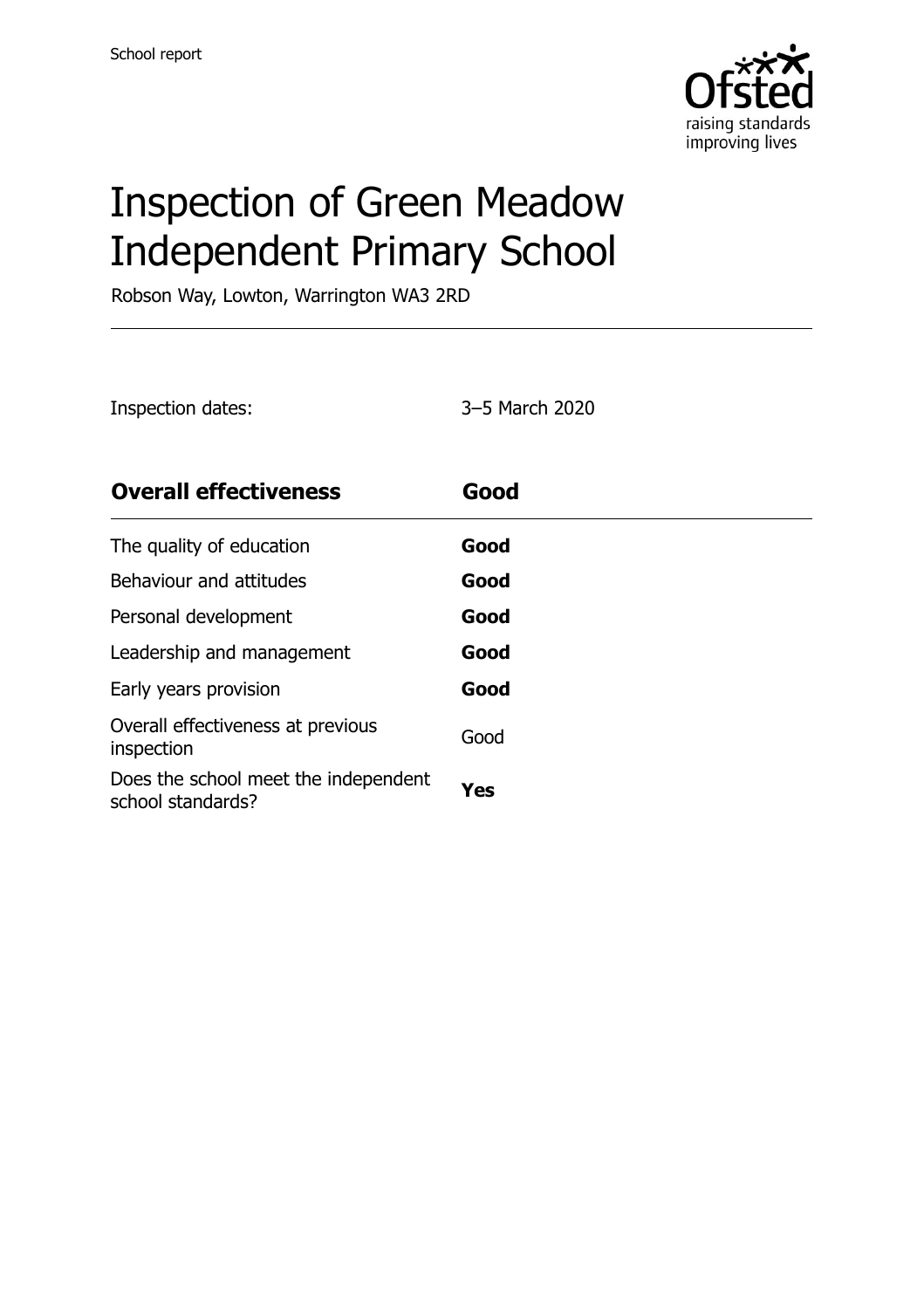

#### **What is it like to attend this school?**

Pupils are happy and enjoy coming to school. They get on well with each other. Leaders have high expectations of every pupil. Staff work as a close-knit team. They know pupils well and help them to settle into school life and to achieve well.

Pupils behave well. They show respect for each other and their teachers. Pupils and staff eat together at break and lunchtimes. This helps pupils to develop warm and supportive relationships with staff. In lessons, pupils try hard and want to do well. The pupils who spoke with us said that they feel safe. They do not think that bullying is an issue. They told us that, if it happens, staff deal with it quickly.

Pupils said that teachers make learning fun. Pupils particularly enjoy the wide range of practical activities on offer, such as art and music. Pupils recently participated in the 'Young Voices' concert in Manchester. They relish the opportunity to play sports, such as hockey and tennis and participate in residential visits.

Parents and carers are overwhelmingly supportive of the school. One parent commented, 'The school has changed our children's lives. They are now confident, eager to learn and happy going into school.'

#### **What does the school do well and what does it need to do better?**

The proprietor works closely with leaders and the management committee. All leaders are ambitious for all pupils. They provide a broad and enriched curriculum. Leaders make sure that topics are taught in a logical order in all subjects. This helps pupils to build on their previous knowledge and learn well. Pupils with special educational needs and/or disabilities receive effective support. Some pupils join the school with gaps in their knowledge. Teachers help these pupils to catch up with subject content that they have missed. Pupils attain highly in reading, writing and mathematics at the end of key stage 2.

In mathematics, pupils use their knowledge of calculation methods and times tables well to solve problems. In the early years, children use a range of practical resources to help them develop their understanding of number and counting. Pupils have opportunities to revisit and apply their scientific knowledge through carrying out interesting scientific investigations. That said, some pupils do not remember key scientific facts from previous years. Leaders are aware that they need to further improve the systems to check on pupils' achievement in subjects other than in English and mathematics.

Leaders ensure that pupils read widely. They have invested in high-quality texts to stimulate pupils' interest. Most of the books that children in the early years read match the sounds that they are learning. Staff provide effective support for children and pupils who need to catch up with phonics knowledge. Older pupils enjoy reading to younger pupils. Pupils are motivated to read by 'book days' and the authors who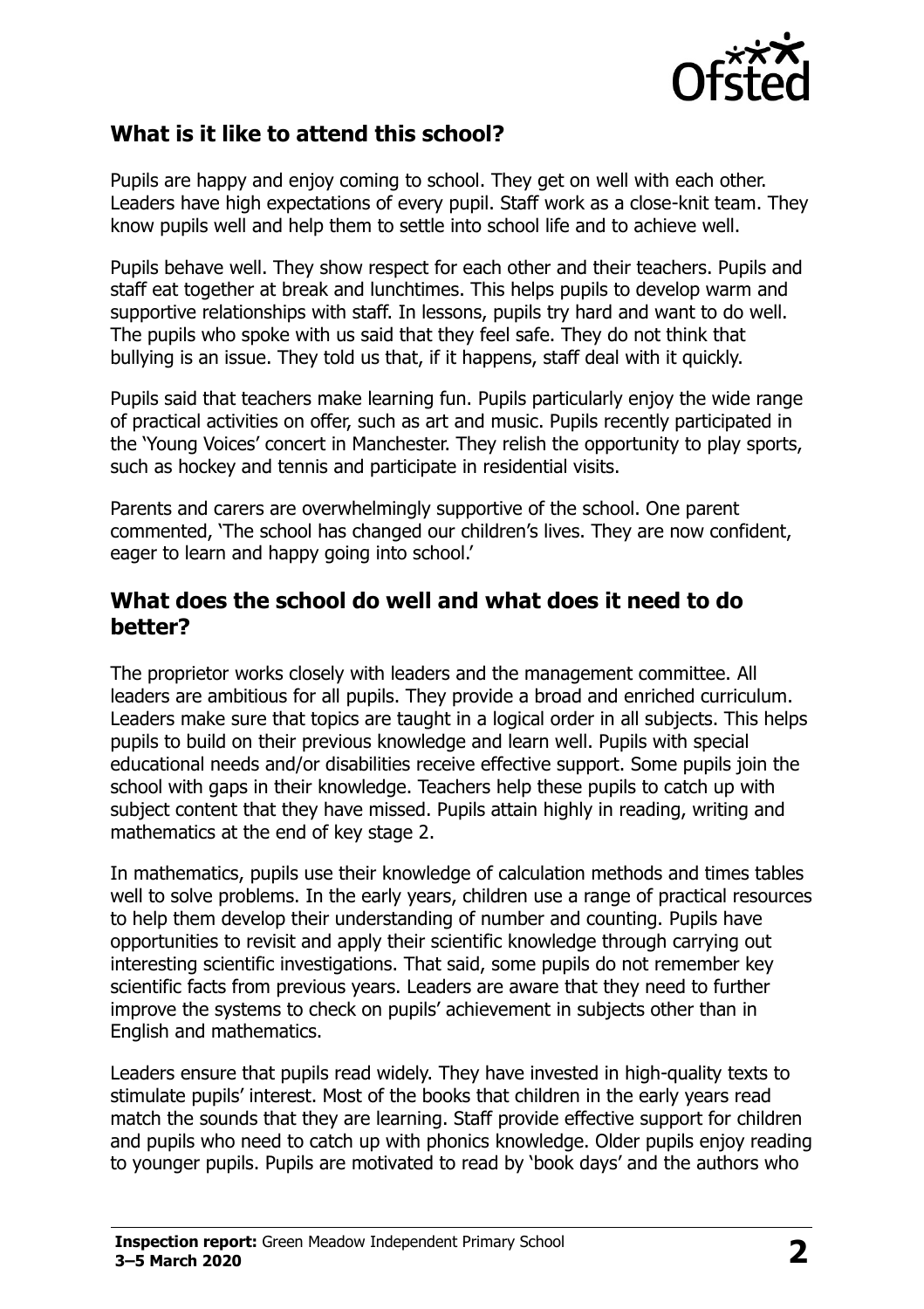

visit school. Pupils said that they enjoy reading. They learn to read with greater confidence as they move through the school.

Children get off to a strong start in the early years. The curriculum is well planned so that children gain the knowledge and skills that they need to make a successful start in Year 1. They listen and concentrate well. The indoor and outdoor areas are stimulating and well resourced. Children learn lots of exciting new things because activities build on what they already know. Staff promote children's communication and language skills well.

The school has a calm and orderly atmosphere. Pupils play happily with each other during break and lunchtimes. They appreciate being taught in small groups. They said that this helps them to learn more in class. Pupils show positive attitudes to learning. Most pupils attend school regularly.

Pupils develop leadership skills through being house captains. They have many opportunities to go on trips, such as to a pantomime, museums and a farm. Pupils learn to help others. For example, they raise money for local and international charities. Pupils have chances to debate their own points of view and learn about different cultures and democracy through 'themed weeks'. Leaders ensure that pupils learn about different religions. While pupils are respectful and tolerant of these differences, some do not yet have a deep enough understanding of religions other than their own.

Leaders make sure that staff receive the training that they need to develop and deliver the curriculum well. Staff are proud to work in the school. Leaders ensure that staff well-being and workload is carefully considered.

The proprietor has ensured that the independent school standards are met. She has maintained a good standard of education since the previous inspection. Leaders maintain the premises to a high standard. Pupils' health, safety and welfare is a key priority. The school's policies on first aid, fire safety and risk assessments are implemented effectively. Drinking water is readily available in all classrooms. The outdoor area is suitable for play and for the provision of physical education. Parents receive detailed information about how their children are achieving at school.

### **Safeguarding**

The arrangements for safeguarding are effective.

Leaders ensure that all necessary checks are undertaken on adults before they can work at the school. Leaders record the details carefully on the school's central record. Members of the management committee and all staff have received up-todate safeguarding training. Staff know how to identify and report any concerns that they may have. Leaders work closely with outside agencies to support pupils and their families. Pupils learn how to keep themselves safe, including when they are online.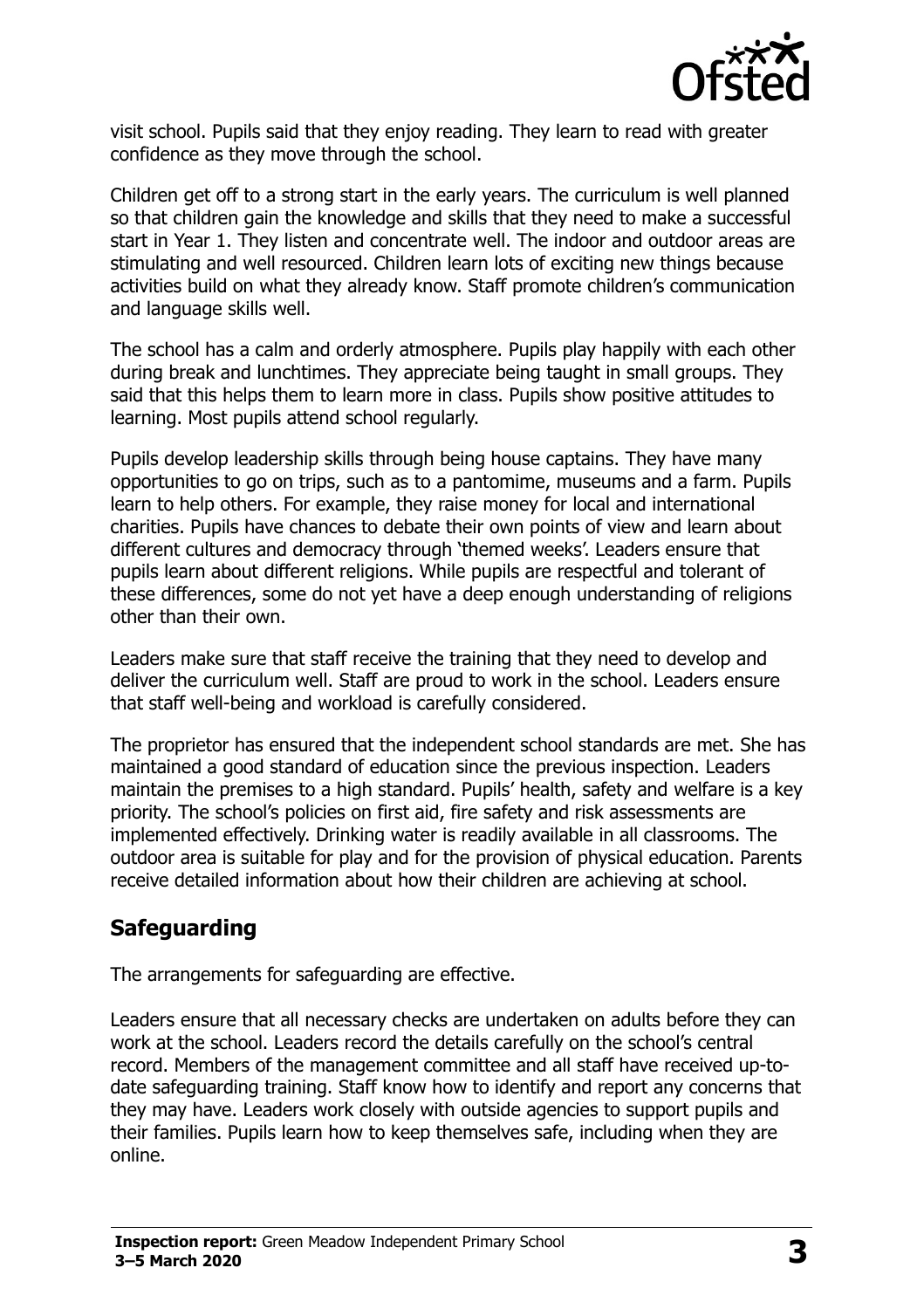

## **What does the school need to do to improve? (Information for the school and proprietor)**

- The personal, social, health and economic education curriculum provides many opportunities for pupils to learn about British values. However, some pupils do not have a strong enough understanding of different faiths. Leaders are aware of this and have plans in place to develop this further. Leaders should ensure that they develop suitable plans and implement these securely in order to promote pupils' understanding of the different beliefs that people in modern Britain have. This will enable pupils to be as prepared as possible for their future lives.
- All subject curriculums are well planned. Even so, some pupils are not able to remember some of the concepts that they have learned in some subjects other than English and mathematics. This is because some teachers are not using assessment information about pupils' prior learning well enough when they plan topics. Leaders have begun to provide pupils with more opportunities to revisit topics and to improve the assessment systems in subjects other than English and mathematics. They should now ensure that these changes are implemented fully. This will help pupils learn more and remember more.

### **How can I feed back my views?**

You can use [Ofsted Parent View](http://parentview.ofsted.gov.uk/) to give Ofsted your opinion on your child's school, or to find out what other parents and carers think. We use Ofsted Parent View information when deciding which schools to inspect, when to inspect them and as part of their inspection.

The Department for Education has further quidance on how to complain about a school.

If you are the provider and you are not happy with the inspection or the report, you can [complain to Ofsted.](http://www.gov.uk/complain-ofsted-report)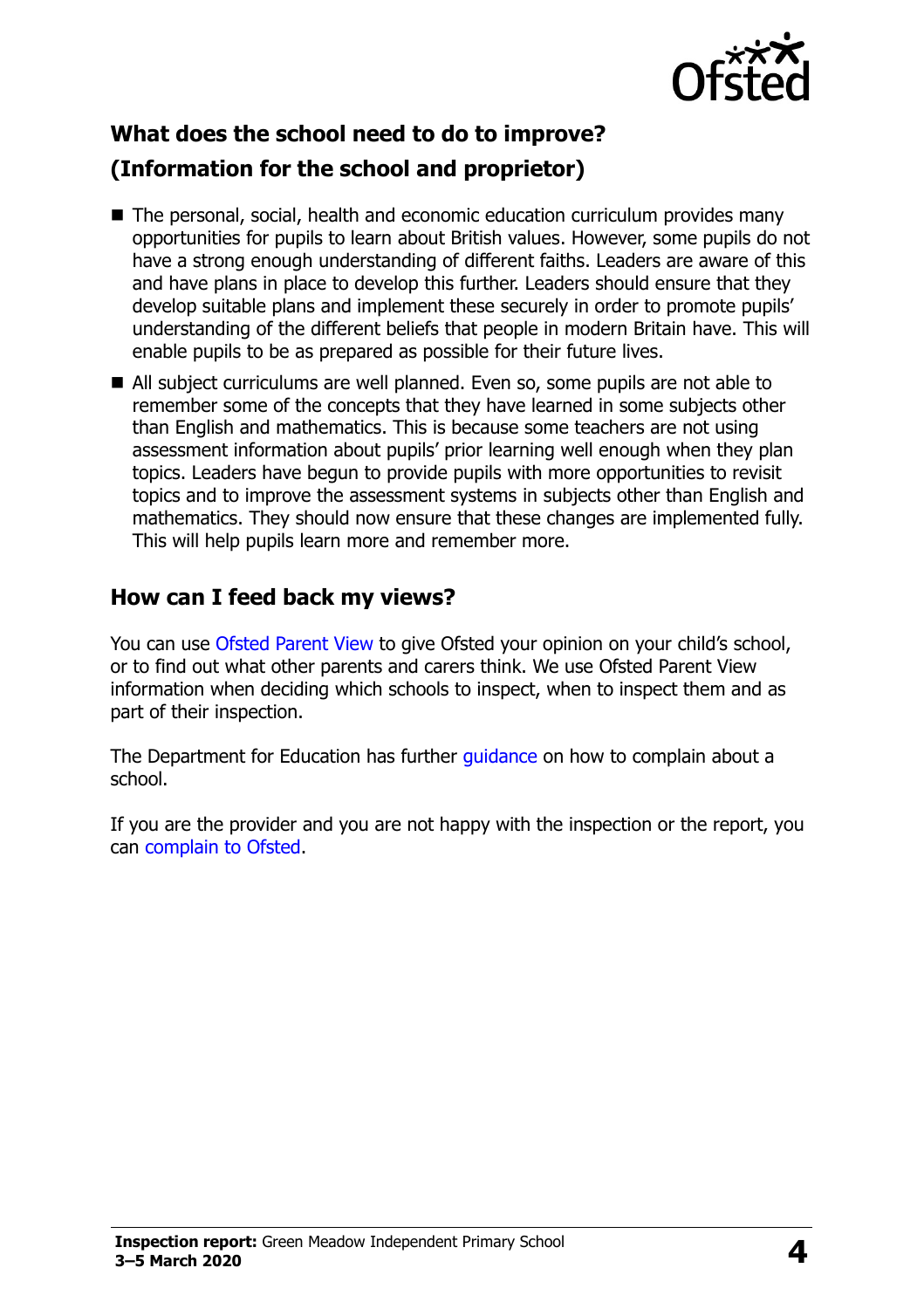

#### **School details**

| Unique reference number             | 135998                                   |
|-------------------------------------|------------------------------------------|
| <b>DfE registration number</b>      | 359/6011                                 |
| <b>Local authority</b>              | Wigan                                    |
| <b>Inspection number</b>            | 10112072                                 |
| <b>Type of school</b>               | Other independent school                 |
| <b>School category</b>              | Independent school                       |
| Age range of pupils                 | 3 to 14                                  |
| <b>Gender of pupils</b>             | Mixed                                    |
| Number of pupils on the school roll | 33                                       |
| <b>Number of part-time pupils</b>   | $\mathbf{1}$                             |
| <b>Proprietor</b>                   | Sandra Green                             |
| <b>Chair</b>                        | None                                     |
| <b>Headteacher</b>                  | Sandra Green                             |
| <b>Annual fees (day pupils)</b>     | £3,990 to £8,500                         |
| <b>Telephone number</b>             | 01942 671138                             |
| Website                             | www.greenmeadowindependentschool.co<br>m |
| <b>Email address</b>                | greenmeadowteachers@gmail.com            |
| Date of previous inspection         | 21-23 March 2017                         |

#### **Information about this school**

- Since the last inspection, the school is registered for up to 198 pupils aged from three to 14 years.
- There are currently no pupils in key stage 3 on the school's roll.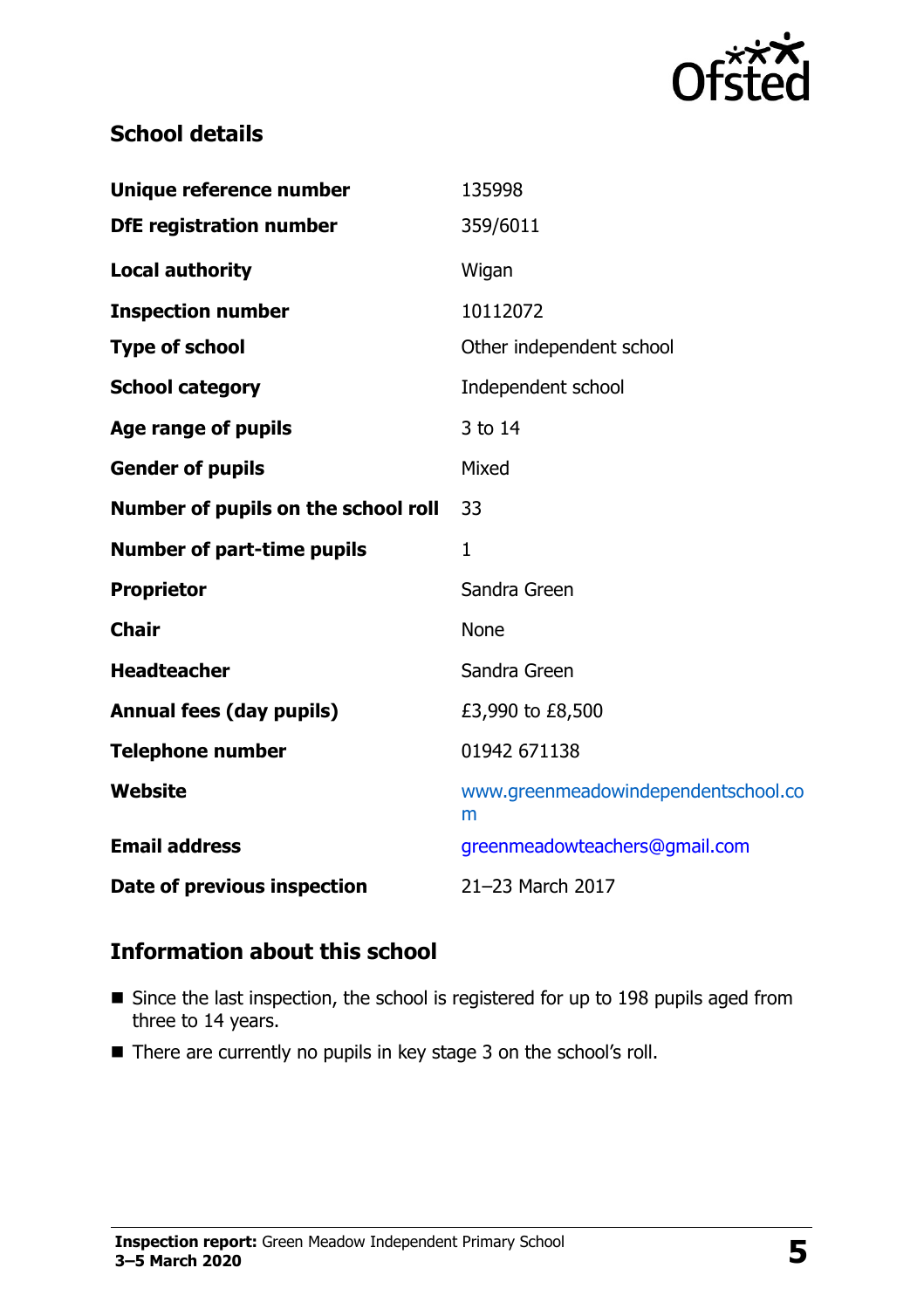

#### **Information about this inspection**

We carried out this inspection under section 109(1) and (2) of the Education and Skills Act 2008. The purpose of the inspection is to advise the Secretary of State for Education about the school's suitability for continued registration as an independent school.

The school meets the independent school standards. These are the requirements set out in the schedule to the Education (Independent School Standards) Regulations 2014.

- We met with the proprietor, who is also the headteacher, the deputy headteacher and groups of subject leaders and staff. We also held discussions with groups of pupils and observed their interactions during social times.
- We examined a range of documents in order to check on the statutory requirements of the independent school standards. These included the school's policies, attendance analysis and schemes of work. We also carried out checks on the suitability of the premises.
- We checked the school's safeguarding policies and procedures and the school's single central record. We met with leaders, staff and pupils to check how effective safeguarding is in school.
- We met with parents at the start of the school day to seek their views. We also considered 14 responses to Parent View, Ofsted's online questionnaire for parents, including free-text responses. We considered nine responses to Ofsted's survey for staff.
- We did deep dives in the following subjects: reading, mathematics, music and science. Inspection activities included discussions with leaders, visits to lessons, a review of pupils' work and photographic evidence and discussions with teachers and a small group of pupils. We listened to pupils read and examined how well the school's phonics scheme was being implemented.

#### **Inspection team**

Ahmed Marikar, lead inspector **Her Majesty's Inspector** 

Linda Griffiths **Contact Contact Contact Contact Contact Contact Contact Contact Contact Contact Contact Contact Contact Contact Contact Contact Contact Contact Contact Contact Contact Contact Contact Contact Contact Conta**